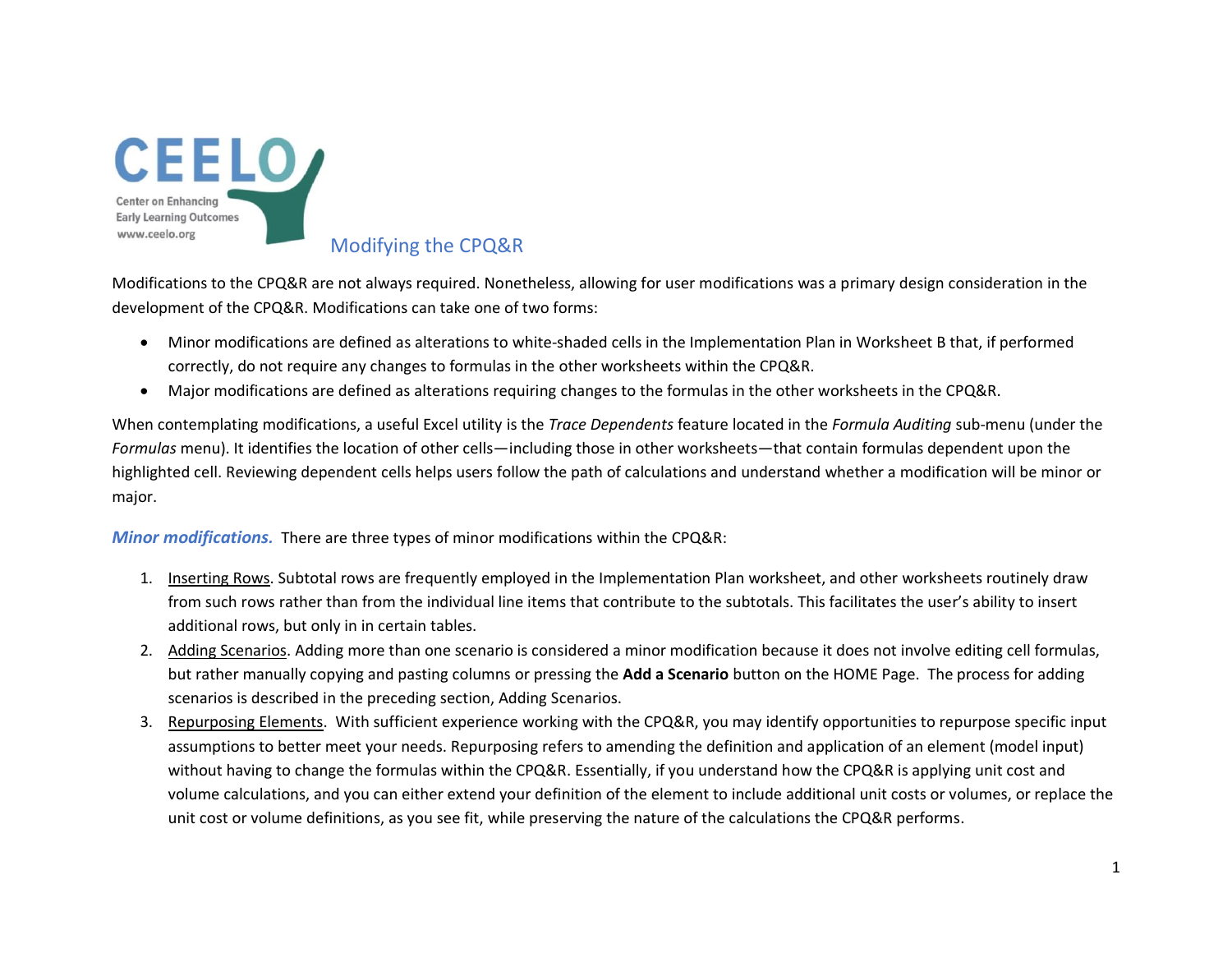One example of repurposing is how you define implementation years. You could model the previous three years of an existing preschool program as Years 0-2, and then the current and future years as Years 4+. The following is a list of other examples of repurposing within the tables of Worksheet B, the Implementation Plan:

| <b>Worksheet B Table</b>                                    | <b>Opportunities to Repurpose Input Assumptions</b>                                                                                                                                                                                                                                                                                                                                                                                                                                                                                                                                                                                                                                                                 |
|-------------------------------------------------------------|---------------------------------------------------------------------------------------------------------------------------------------------------------------------------------------------------------------------------------------------------------------------------------------------------------------------------------------------------------------------------------------------------------------------------------------------------------------------------------------------------------------------------------------------------------------------------------------------------------------------------------------------------------------------------------------------------------------------|
| <b>B.2.a.1. Annual Preschool Slot Plan</b>                  | Delivery models can be repurposed. For example, you could choose to model<br>Family Child Care in place of Child Care Centers and adjust the assumptions in the<br>other tables of the Implementation Plan to reflect the economics unique to that<br>delivery model.<br>Dosage can be repurposed for any combination of class durations, so long as the<br>other input assumptions, and in particular the number of classes per day per adult<br>teaching staff member, are adjusted accordingly.<br>Age groups can be repurposed. For example, the CPQ&R can model infant and/or<br>toddler care, so long as the other input assumptions, such as class size and staff-<br>child ratio, are adjusted accordingly. |
| <b>B.2.b.3. Lead Teacher Degree</b>                         | Any combination of up to three degree levels can by modeled for lead teachers,<br>as long as other related input assumptions, and in particular the salaries for<br>teaching staff by degree level, are adjusted accordingly.                                                                                                                                                                                                                                                                                                                                                                                                                                                                                       |
| B.2.b.4. Assistant Teacher Degree                           | Any combination of up to two degree levels can by modeled for assistant<br>teachers, so long as other related input assumptions, and in particular the salaries<br>for teaching staff by degree level, are adjusted accordingly.                                                                                                                                                                                                                                                                                                                                                                                                                                                                                    |
| <b>B.2.b.5. Lead Teacher Specialized</b><br><b>Training</b> | Any combination of up to two credential levels can be modeled for lead teachers,<br>so long as the other related assumptions in the table are adjusted accordingly.                                                                                                                                                                                                                                                                                                                                                                                                                                                                                                                                                 |
| <b>B.2.c.3. Capacity Building</b>                           | This table can be repurposed to address any state-level cost that applies only to<br>new facilities forecasted to meet the preschool slot plan.                                                                                                                                                                                                                                                                                                                                                                                                                                                                                                                                                                     |
| <b>B.2.c.5. External Technical Assistance</b>               | The costs in the table can be repurposed to include any cost the user wants to<br>model as a percentage of total state-level expenses.                                                                                                                                                                                                                                                                                                                                                                                                                                                                                                                                                                              |